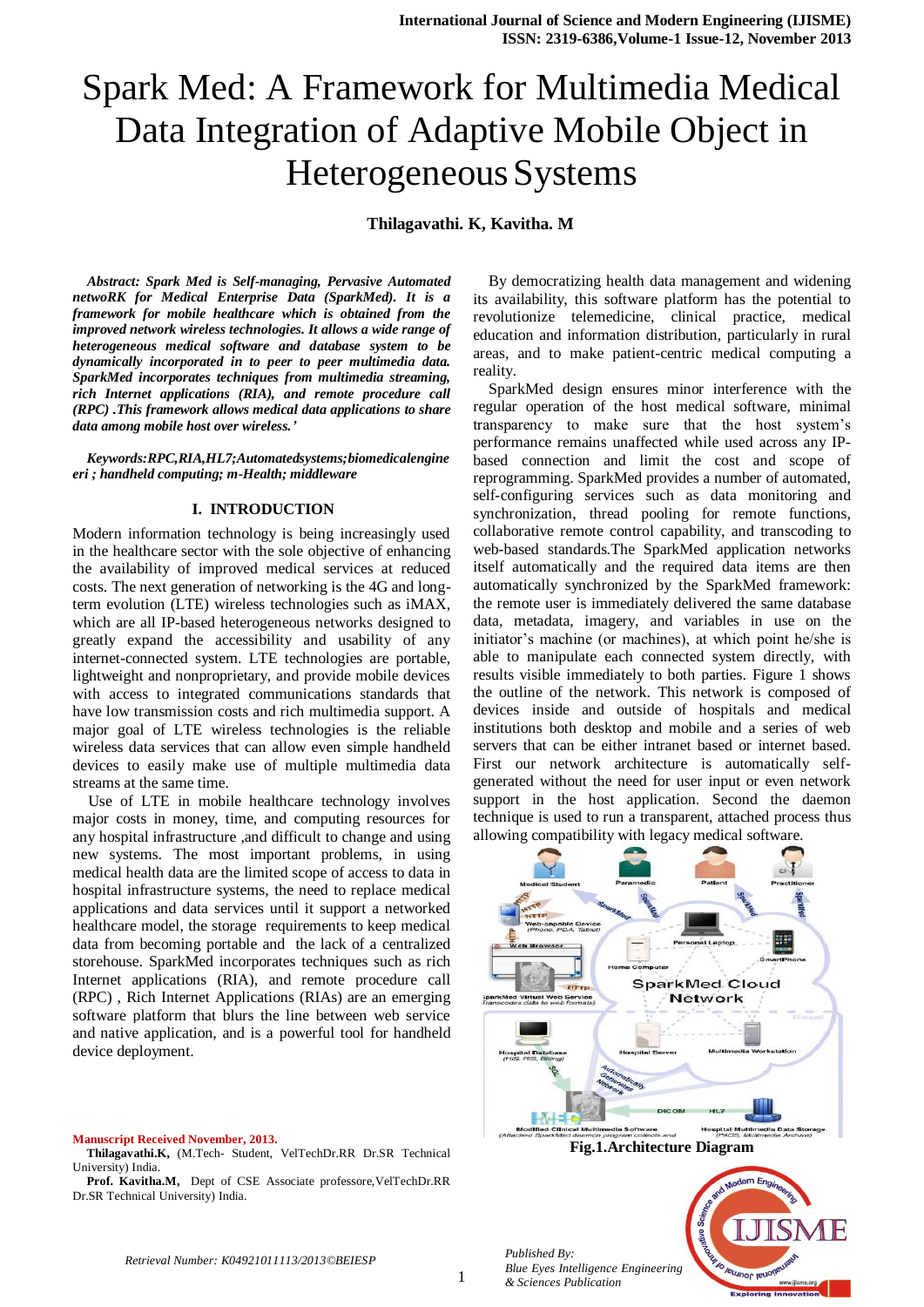#### **II. SPARK MED CONCEPTS**

SparkMed uses following concepts for images to be shared among series of mobile devices across multiple network configurations such as PACS and Cloud Network

#### *A. PACS*

Picture Archiving and Communication System(PACS) that is the most popular for health system architecture that has changed from radiographics film to digital imaging called a filmless system. The PACS or filmless information system is a combination of hardware and software, which is used to capture , store, distribute and display images with the Digital Imaging and Communication in Medicine (DICOM) standard.



**Fig.2. PACS servers and a sniffer Displays the network connection between computer**

The PACS normally requires a high –speed network to transmit large picture between PACS's Server and viewing workstations because a constraint of PACS communication is defined as the desirability that one-way direction of each image should be displayed on a viewing workstation screen within 5 seconds known as Siriraj PACS's KPI. The health system uses medical imaging or picture Archiving and Communication Systems medicine and clinical information services such as X-ray, laboratory work, and medical record system (MRS) which are popularly delivered over wireless networks. A system with Wireless enables mobile carts to easily setup and be kept running. Figure 2 shows the network connection between PACS servers and sniffer computer that says an effect of variable on PACS flow with constraint of displaying the image on viewing workstation should be below 5 sec. PACS traffics analysis was represented as packet arrival time and packet length measured in bytes. This analysis is presented in terms of packet arrival time by time of day to understand congestion management the three traffic models are LAN, WAN and Intranet. It depends on the relationship of IP packets length and frequency.

#### **B. CLOUD MODEL**

Modern information technology is being increasingly used in the healthcare sector with the sole objective of enhancing the availability of improved medical services at reduced costs. Cloud model used for cost reduction and resource utilization, it not only reduce the development cost but improve the maintainability and adoption of evolving technologies. A cloud based information systems can offer new possibilities , such as easy and ubiquitous access to medical data, and opportunities to utilize the services of medical experts.



**Fig.3.Architecture of Cloud Based Model for Healthcare Center**

Cloud computing is a fast growing trend that includes several categories of service, all offered on demand over the internet in a pay-as -you-go model. It promises to increase the velocity with which applications are deployed , increase innovation , and lower costs. Using a Cloud Computing strategy for information support systems will help in conducting core business activities with less annoy and greater efficiency. Thousands of virtual machines and applications can be managed more easily using a cloud – like environment. Figure 3 shows the requirement of the Cloud based information system is to create secure, stateof-art facility to store the data available in different healthcare centers and to provide access to users in a secured manner, as per the roles and privileges.

Cloud control server is responsible for managing physical resources, monitoring the physical machines, placing virtual machines, and allocating storage. The controller reacts to new requests or changes in workload by provisioning new virtual machines and allocating physical resources.

Authentication server in cloud computing environment use Authentication and Authorization mechanism. Authentication means each user has an identity which can be trusted as genuine. This is necessary because some resources may be authorized only to certain users. Authorization is the mechanism in which a system determines correct user is using the system. . Figure 4 illustrate authentication mechanism whereby systems may securely identify their users.



#### **Fig.4.Authentication Server architecture Authentication process**

In this phase we are going to provide Authentication process to patients, medical student,

*& Sciences Publication* 

*Published By:*

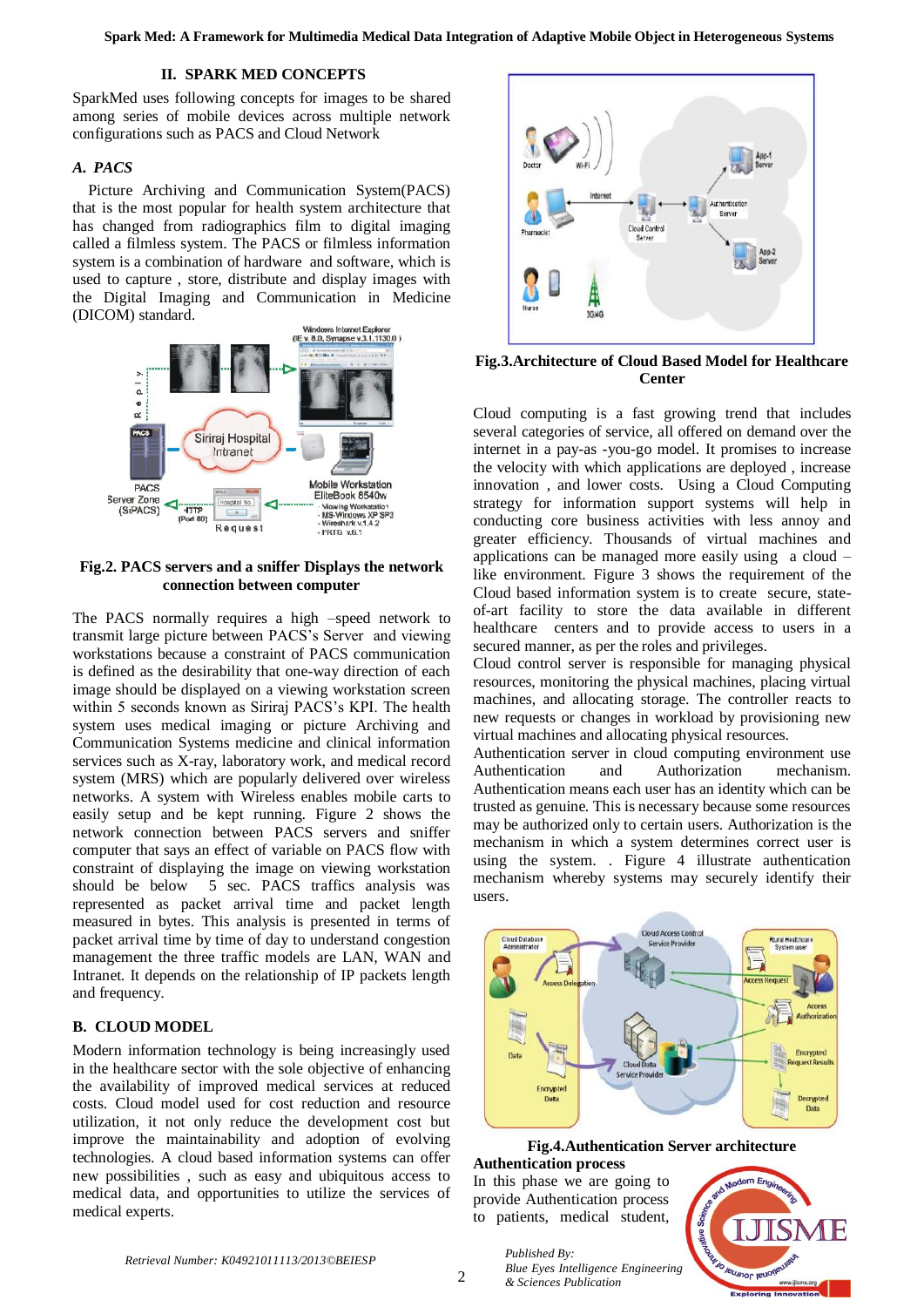paramedic and practitioner and encrypt these records to storing Hospital database for security purpose.

#### **Generating Reports and Distribution of Medical Data**

To generate user (patient, medical student, paramedic, practitioner) reports and to allow medical data applications to share data with mobile hosts over a wireless network and sharing multimedia medical data like media streaming and medical images

#### **Disclosure verification process**

Whenever an illegally disclosed medical image is found, the verification process is invoked on the PACS server to track the staff member who is responsible. Once, requesting the PID to PACS, generating reports extracted, the identification PID appearing on the report can be visibly recognized, thus identifying the suspicious staff member

#### **III. SECURITY**

Spark Med running as a mobile application or RIA, it establishes a TCP/IP connection and synchronizes the UI elements, variables, and file data between nodes. SparkMed implements an AJAX-like interface for XML-based communication of data and a simple HTTP server for serving files to allow easy web access of data. SparkMed has ability for mobile send to medical applications and transcode-and-forward their data, the cloud network created by SparkMed has the potential to extend the reach of hospital infrastructure to allow data access beyond the limitations of proprietary systems. SparkMed provide many profit of an off-site PACS or SOA. The major costs are storage and security in order to avoid prohibitive cost and infrastructure requirements of off-site-storage and prevent security risk of lost or stolen devices where the sparkmed information is held in memory without saving in the disk.

### **IV. IMPLEMENTATION**

Our SparkMed framework was designed with radiological workflow and with centered on a server machine running a number of DICOM and HL7 data sources, the data are created as single medical workstation application as JPEG image. These images are shared among series of mobile devices across multiple network configurations. The images are stored in PACS,DICOM and HL7 formats on a radiology information systems implemented in FileMaker Pro. The data generated by radiologists are typically communicated to the referring physician/staff by means of analogue delivery methods (CD, printed report) or by email. Such delivery limits the varieties of media available, and transfers only a subset of the full diagnostic data from the RIS. By making use of this RIA subsystem, we have created a portable radiology workstation system that requires no installation and runs in any standard web browser on any Internet-capable device. It is fully DICOM compliant, and supports multimodality PET/CT navigation and fusion, allowing slices to be visualized in any orthogonal plane, or as a 3-D maximum intensity projection (MIP).

# **A. Simulation Experiment**

A simulation experiment was conducted to evaluate the interactive usability and overhead costs of our SparkMed framework, under the expected network conditions for normal use in a medical environment. Our simulation was modeled after a radiological workflow, and as such was centered on a server machine running a number of DICOM

and HL7 data sources (medical imaging software expanded with our SparkMed daemon component to become networkable nodes). These data sources were combined to create a single medical workstation application, which used SparkMed to retrieve the necessary multimedia data, and transcode image data to lossless JPEG format. Multimodality data sources (e.g., DICOM JPEG) were first split into their component parts (e.g., DICOM metadata and JPEG image data) in order to deploy them as Shared Data. Finally, this application was synchronized to a series of mobile devices using the SparkMed framework, thus turning this SharedData into a self-synchronizing network.

In Table I. Mobile SparkMed nodes were connected alternately using WiFi and 3G Internet connections

**TABLE I DEVICES USED IN SPARKMED**

| ретсев свер ит вглимпер |            |           |      |             |           |
|-------------------------|------------|-----------|------|-------------|-----------|
| Devic                   | Descriptio | Process   | Memo | Connectiv   | <b>OS</b> |
| e                       | n          | <b>or</b> | ry   | ity         |           |
| Devic                   | Apple      | 412MH     | 128M | $Wi$ -Fi/3G | Appl      |
| e 1                     | iphone 3G  | z         | B    |             | e         |
|                         |            |           |      |             | iOS       |
|                         |            |           |      |             | 4.2       |
| Devic                   | Apple      | 1GHz      | 512M | Wi-Fi/3G    | Appl      |
| e <sub>2</sub>          | iphone     |           | B    |             | e         |
|                         | 4(GSM)     |           |      |             | iOS       |
|                         |            |           |      |             | 4.1       |
| Devic                   | Apple      | 1GHZ      | 256M | Wi-Fi       | Appl      |
| e <sub>3</sub>          | iPad       |           | В    |             | e         |
|                         |            |           |      |             | iOS       |
|                         |            |           |      |             | 4.3.3     |

Under each of these configurations, the following variableswere measured.

- 1) Propagation time—the time it takes for data to fully propagate through the network, i.e., the time between registering a change in its value, and the entire network having been brought up-to-date. This includes both the transmission time and the time taken to confirm that all nodes are sync.
- 2) Frames per second—measuring the FPS of medical image rendering performance observed.
- 3) Memory usage—the increase in memory use the host application observes, recorded to allow measuring of the memory overhead of SparkMed.
- 4) Bandwidth usage—the rate, in KB/s, at which SparkMed sends and receives data.
- 5) Processor load—the increase in strain the central processing unit is under. This represents the overhead added by SparkMed to the base application. Because processor load tended toward inconsistency due to "peaks" in the data, samples were averaged over ten iterations. In our study, our criterion for acceptably interactive performance was a "near-real-time" updating of the device's data and visualization content as it was manipulated at the remote side.

# **B. Results Analysis**

*Published By:*

*& Sciences Publication* 

SparkMed performance lies within our targeted "near-realtime" performance over WiFi and retains usable performance under 3G. Further, the protocol recovers gracefully from errors, and can retain this performance for each application with a much larger number of users if a nonhandheld device is the central node. The overhead from

implementing SparkMed is relatively low, although memory usage rises steeply if